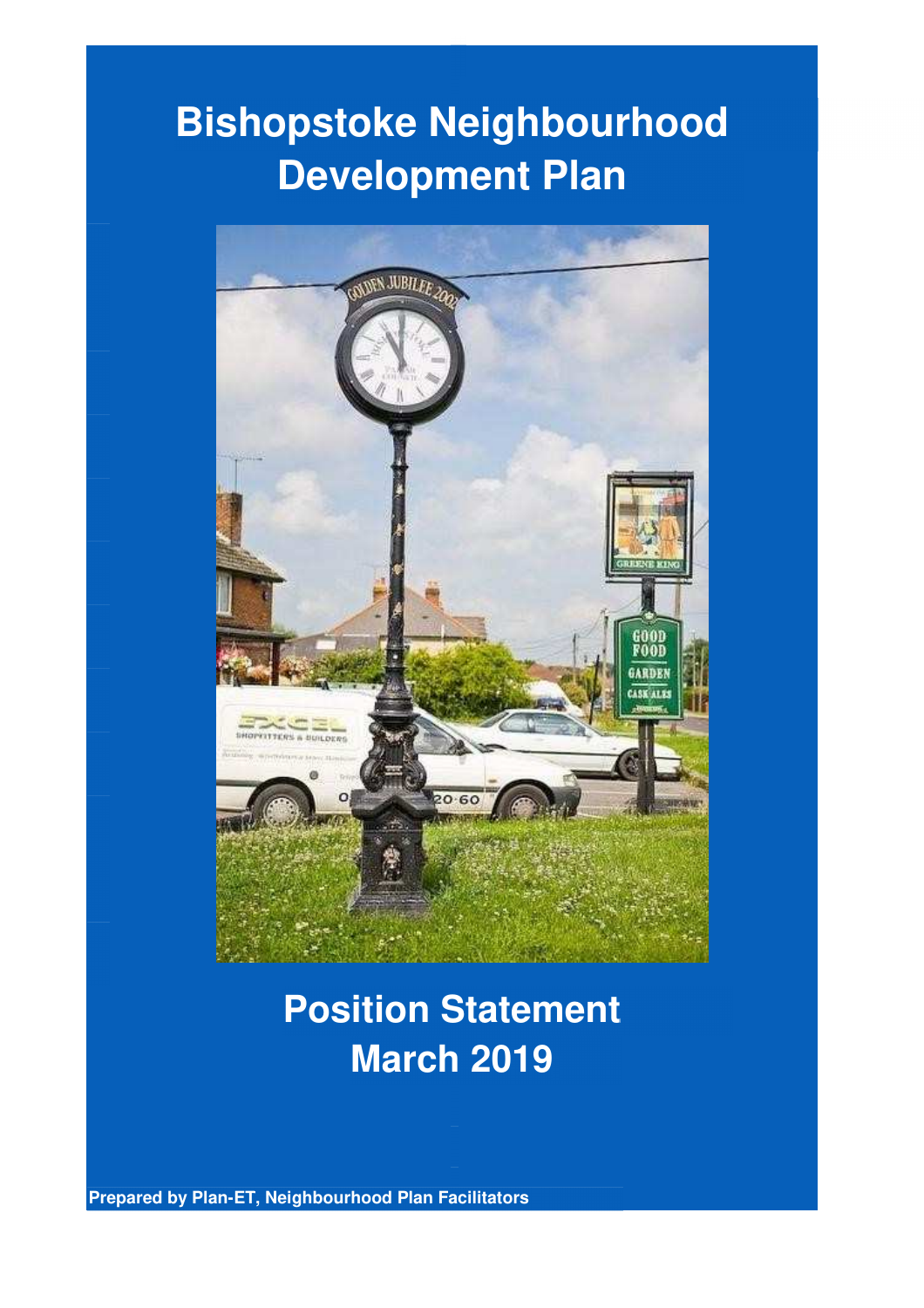# **Contents**

|                | Topic                                  | Page           |
|----------------|----------------------------------------|----------------|
|                | Introduction                           | 3              |
| $\overline{2}$ | <b>Introducing Neighbourhood Plans</b> | 3              |
| 3              | Background                             | 5              |
| 4              | How the plan will be prepared          | 5              |
| 5              | Bishopstoke Neighbourhood Area         | 6              |
| 6              | A brief history of Bishopstoke         | $\overline{7}$ |
|                | Bishopstoke - A neighbourhood snapshot | 10             |
| 8              | National and Regional Policy           | 16             |
| 9              | Neighbourhood Plan Topic Areas         | 17             |
| 9:1            | Natural Environment and Landscape      | 17             |
| 9.2            | <b>Community Facilities</b>            | 18             |
| 9:3            | Sustainable Transport                  | 19             |
| 9:4            | <b>Sympathetic Housing</b>             | 21             |
| 9:5            | Education                              | 22             |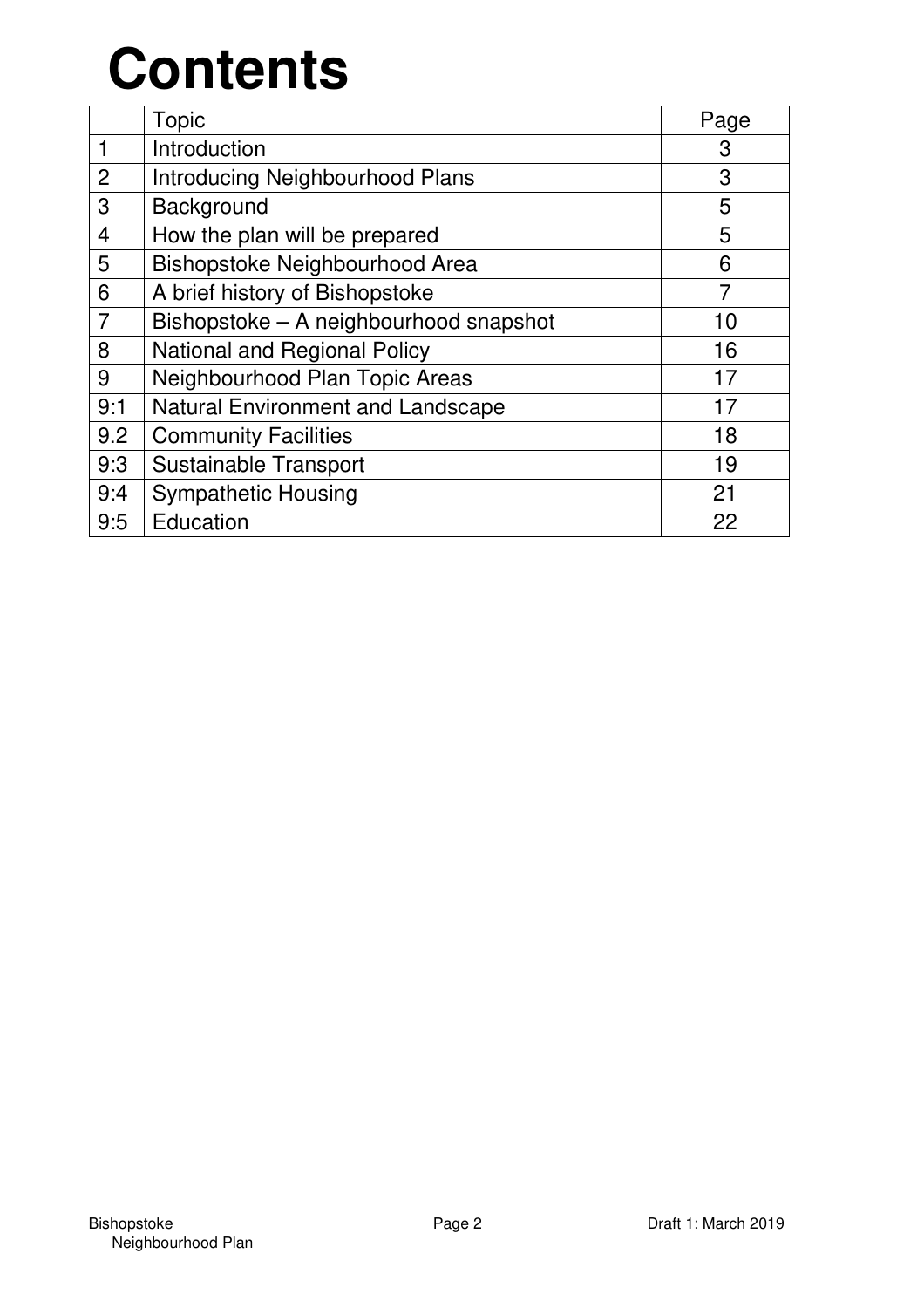## **1: Introduction**

This document is a collation of information about Bishopstoke and is divided up into various topics. It is not yet complete, but is the beginning of the evidence pack which will underpin the neighbourhood plan.

The document also begins to set out the draft visions, objectives, sites and site selection criteria for consultation with the general public as part of the process of creating the Bishopstoke Neighbourhood Plan (BiNP). In its final form, the Neighbourhood Plan will set out planning policies to manage the direction of future growth, change and development in the Plan area.

This draft document reflects the ongoing work of the BiNP Steering Groups and builds on the work undertaken over the past four years on both a place plan, a community plan and a regeneration strategy for Bishopstoke. This Steering Group is made up of volunteers who are developing the Plan as well as representation from the Parish council. The purpose of this position statement is to summarise the work on the Plan, to identify the current issues in Bishopstoke, to set out draft visions and objectives for the Plan, as well as to consider the development sites and site selection criteria to be used going forward to deliver on the Plan's vision.

The emerging topics are structured as follows:

- Natural Environment & Landscape
- Community Facilities
- Sustainable transport
- Housing

## **2: Introducing Neighbourhood Plans**

A Neighbourhood Plan is a new type of planning document introduced by the Localism Act which came into force in April 2012. Neighbourhood Plans are intended to give local people a greater say in the future of their communities. The Bishopstoke Neighbourhood Plan (BiNP) will set out a vision for the future of the area to 2032, providing a strategy to manage improvements and a land use framework for development in the Neighbourhood Plan area (Figure 1 below).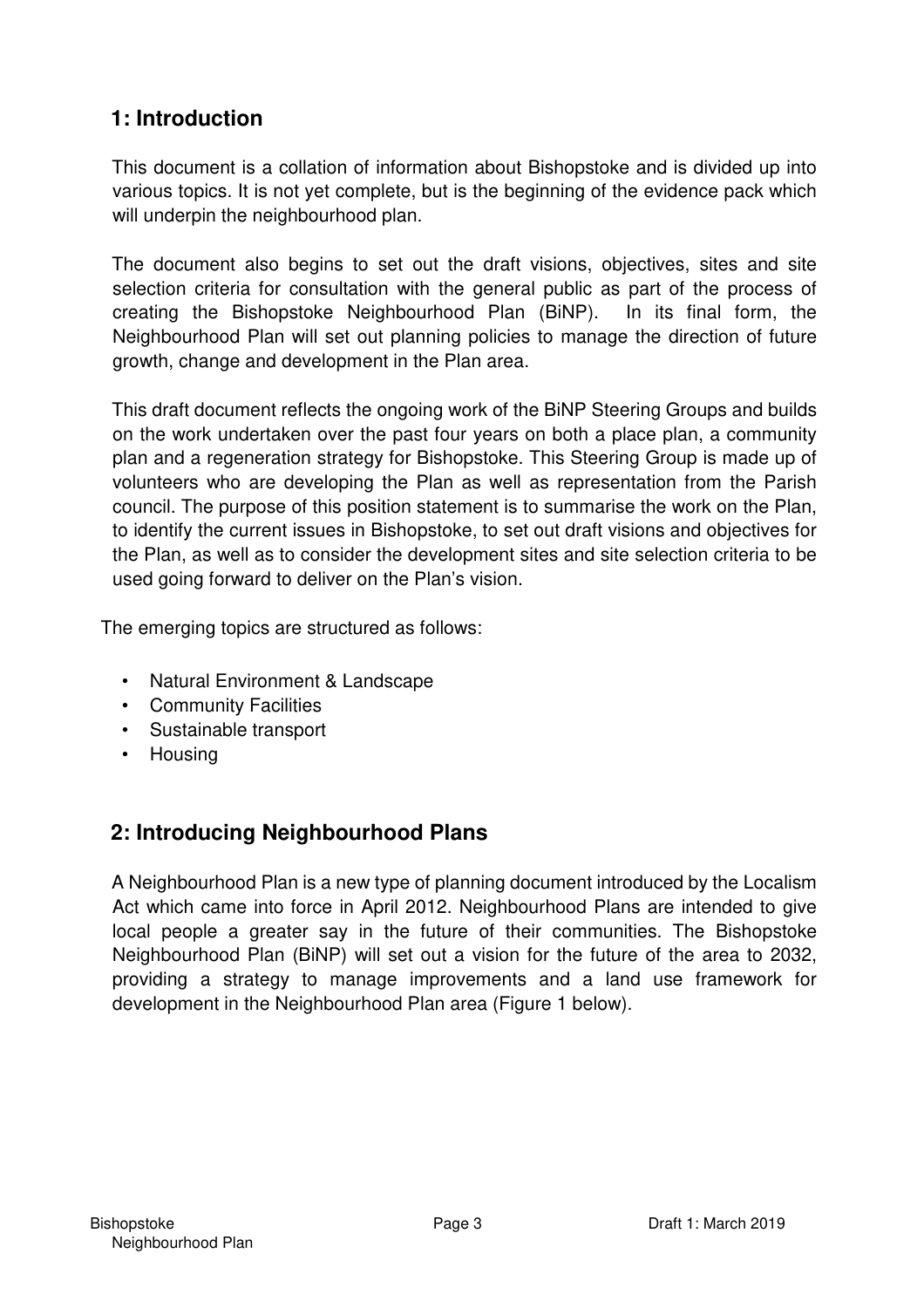

Figure 1: Bishopstoke Neighbourhood Plan boundary

Neighbourhood plans must adhere to national planning policy and also be in general conformity with the strategic policies of the local planning authority, which include the Local Plan part I and the emerging Local Plan Part II for Eastleigh Borough Council and in particular the Local Plan Strategic Policies relating to Bishopstoke.

In July 2015, Bishopstoke Parish council resolved to start the process of preparing a neighbourhood plan, a document that will describe how the local community of Bishopstoke wishes their local area to develop over the period to 2036.

The purpose of this report is twofold:

- to summarise the evidence base of baseline information, which provides the context within which the Neighbourhood Plan will be prepared; and
- to propose the Vision and Objectives by which the draft and final versions of the neighbourhood plan will be assessed and refined. In doing so, the report will provide the local community with the evidence base and information required for formulating the draft neighbourhood plan.

The Neighbourhood Plan is being prepared in accordance with the Neighbourhood Planning Regulations 2012, the Localism Act 2011, the Planning & Compulsory Purchase Act 2004 and the European Directive 2001/42 on Strategic Environmental Assessment.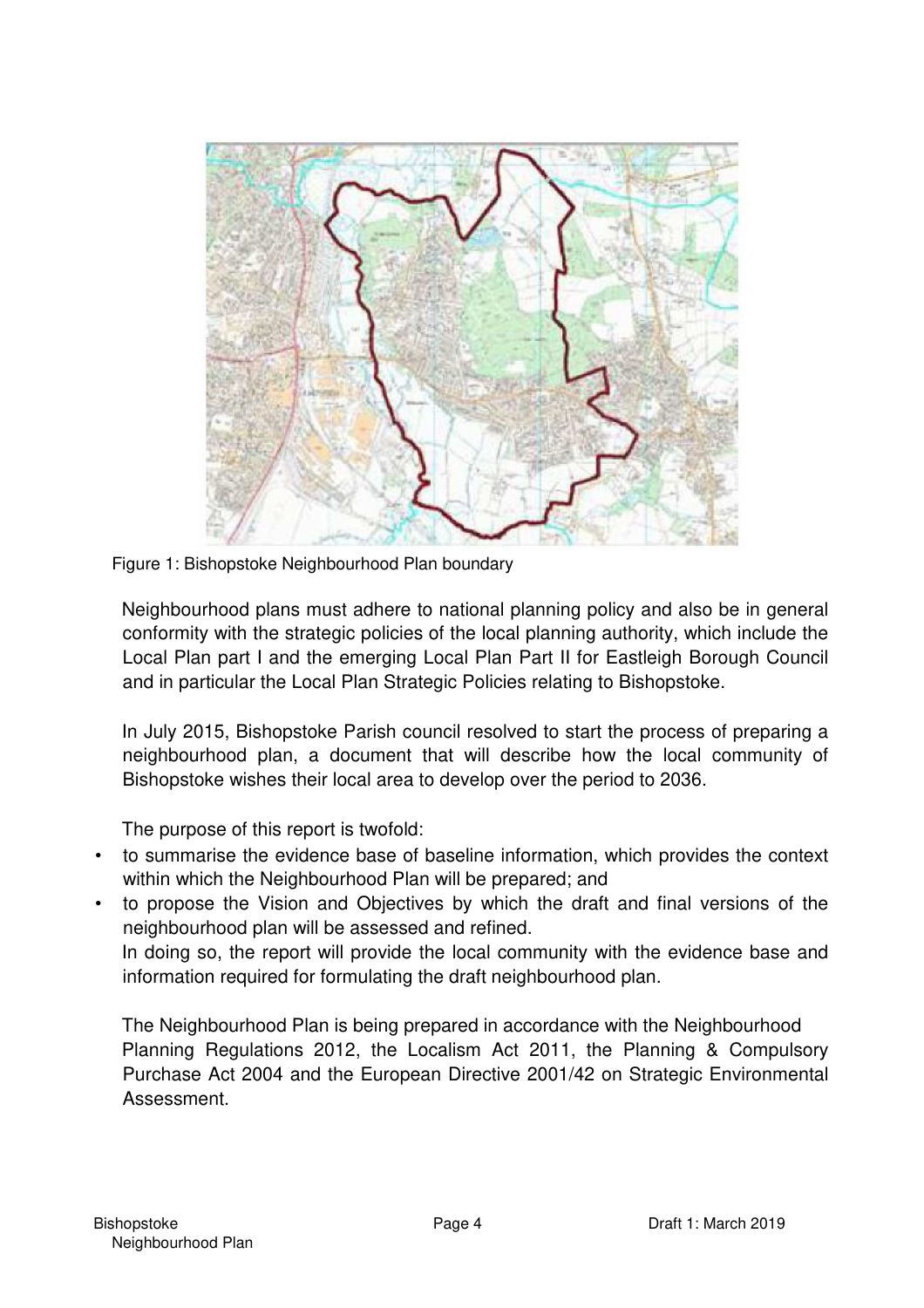## **3: Background**

Having resolved to start the process of preparing a neighbourhood plan, a Steering Committee was formed to guide the production of the plan. The Steering Group comprises volunteers and members of the parish council.

External consultants have been brought in to advise on the whole process of developing the neighbourhood plan for Bishopstoke and to draw up the final document, The Bishopstoke Neighbourhood Plan, for submission to Eastleigh Borough Council (EBC).

The plan will be developed following engagement with the local community, taking into account their needs and wishes. The community will be further consulted once the outline draft policies are available. Once all necessary steps have been completed, the plan will become a statutory document forming part of the suite of documents governing local planning policy.

## **4: How the plan will be prepared**

The process comprises seven main stages:

- **Designate the neighbourhood area** outlining the area that the plan will cover.
- **Build the evidence base**  the Position Statement (this report) summarises all the baseline evidence on which the neighbourhood plan will be based as well as outlines the vision and objectives for Bishopstoke.
- **Community engagement and consultation**: community engagement is important for reaffirming the vision and building the outline plan to meet the needs of the local community, and forms a crucial key part of the process. Outcomes of the initial engagement are reflected in the Position Statement.
- **Develop the first draft Neighbourhood Plan**  the outcome of the engagement process is a range of policies which build on the information gathered during the community engagement period, and will form the first initial draft of the Neighbourhood Plan policies, which will be consulted on locally to ensure it is in line with the community wishes. From this initial draft the draft neighbourhood Plan will be developed.
- **Pre-Submission consultation** the final draft plan will be open for a statutory sixweek public and statutory consultation period. The plan must be publicised to local residents and businesses, significant landowners, and consulting bodies whose interests may be affected by the plan. It is then amended to take into account the representations received during the public consultation period.
- **Independent examination** Following the consultation period, the neighbourhood plan will then be subject to an independent examination. Any recommendations made by the Examiner must be considered by the Steering Group and local planning authority and the plan amended as necessary before proceeding to the next stage.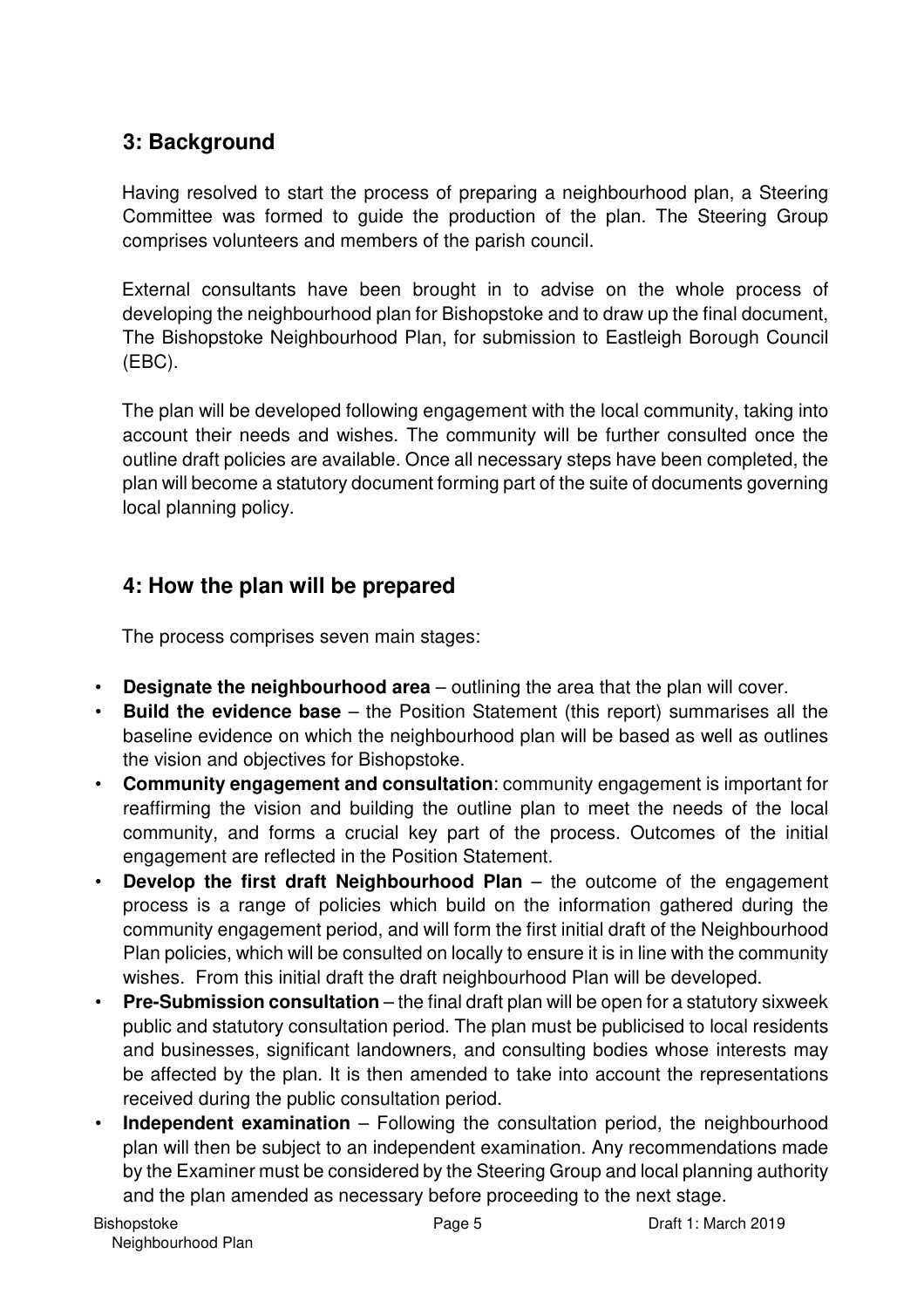• **Local referendum** – if supported by a majority vote at the referendum, the neighbourhood plan will be adopted by the local planning authority as planning policy.

Once the plan has been formally adopted by the council and brought into legal effect, decision-makers will be legally obliged to take what it says into account when considering planning applications and other proposals for development in your neighbourhood area.

## **5: Bishopstoke Neighbourhood Area**

On 29th September 2015, Eastleigh Borough Council (EBC) approved the application for the proposed area for designation (Figure 1) which includes the whole Parish council area comprising the wards Bishopstoke West and Bishopstoke East. This will enable a Bishopstoke Neighbourhood Plan (BiNP) to allocate and identify non-strategic development sites across the plan area and to provide a locally distinctive policy framework to complement that provided by the EBC Local Plan.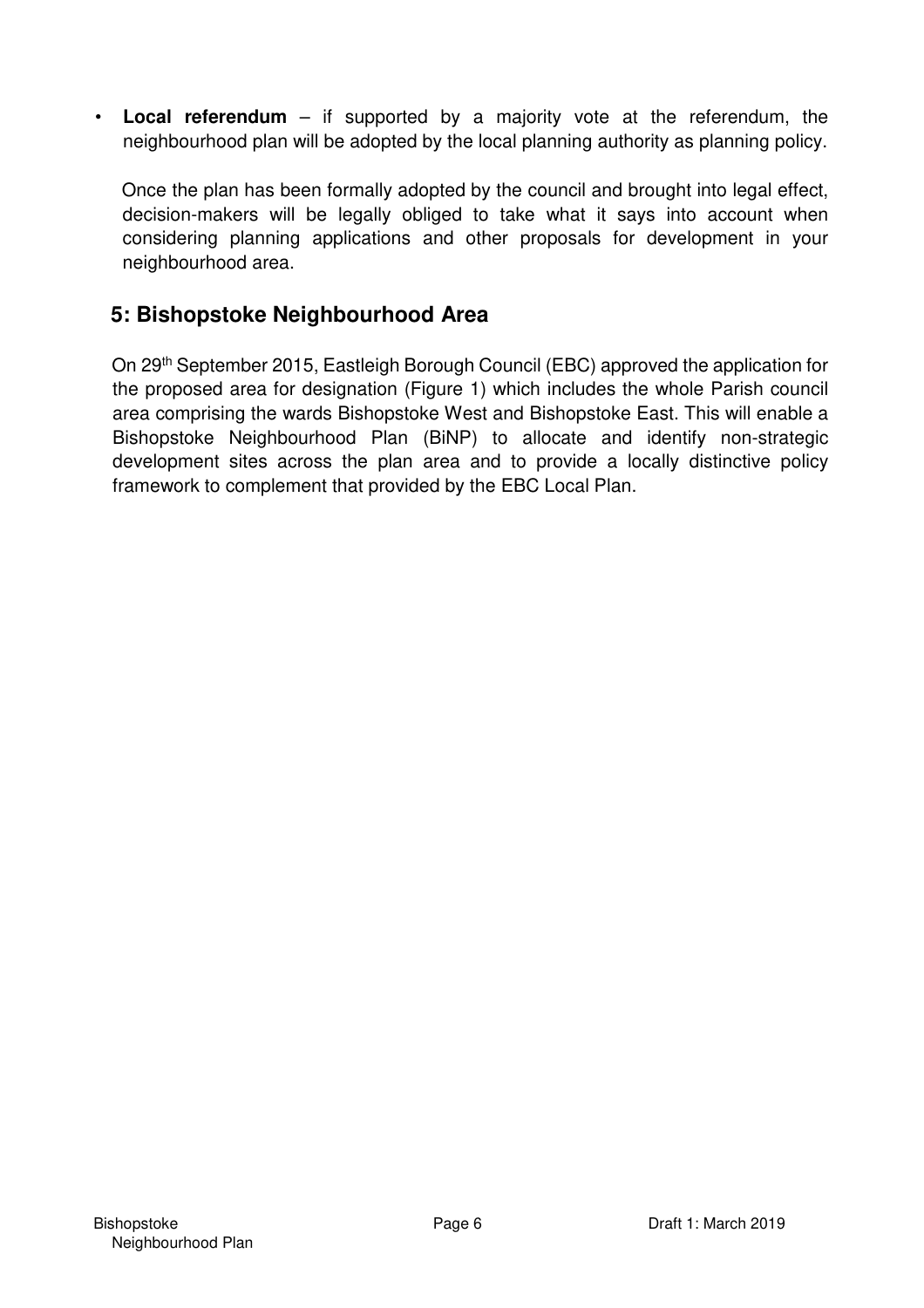## **6: A brief history of Bishopstoke**

Bishopstoke is a village in the Eastleigh Borough of Hampshire in central Southern England with a population of 10,369 (2011 census). Situated approximately 10 miles south of Winchester and 7 miles north of Wells. It is considered a "sizeable settlement" by Eastleigh Borough Council and is located in the northern area of the district. The emerging Eastleigh Borough Council Local Plan identifies a "strategic growth option" in the north of the parish.

Bishopstoke is a village recorded in the Domesday Book. It is a civil parish in the borough of Eastleigh in Hampshire, England. Bishopstoke was also mentioned when King Alfred the Great's grandson King Eadred, granted land at "Stohes" to Thegn Aelfric in 948 AD. The village is about a mile east of Eastleigh town centre, and is on the eastern bank of the River Itchen. It adjoins Fair Oak on the east, in the Fair Oak and Horton Heath parish. The village was annexed to Eastleigh in 1932, and was split out again as an independent civil parish later.

Bordering the village to the North and comprising around 207 hectares, the Stoke Park area contains 61% woodland and 39% arable land. It is home to many species, including the rare quaking grass. Originally these woods were owned by the Bishop of Winchester. King John of England hunted these woods in 1205. In 1540 they were licensed by King Henry VIII as a deer hunt enclosed by fences. They were purchased by the Forestry Commission in 1948 and are now a community woodland. They are managed by the commission to produce wood for paper pulp and timber. Local Groups have been set up in the last year to fight the councils plans for a giant new town which would destroy the interwoodland countryside and significantly damage the Ancient Woodland around Stoke Park, including Upper Barn and crowdhill Copses. Bishopstoke and Fair Oak Local Green Space and action against Destructive Development being two of them.

Eastleigh's museum in the High Street, which is open from Tuesday to Saturday, holds several files containing information about Bishopstoke's historic past and associated personalities, such as John Bale, Samuel Sewall, and Dean Garnier.

Bishopstoke Page 7 Draft 1: March 2019 A road branching off westward leads from the main road through fields and meadows to the village. About a quarter of a mile east of the village this road turns sharply northward for a few yards to the National School built in 1895, then east again past Manor Farm and across the bridge, to enter the village near Bishopstoke (corn) Mill, which is said to be on the site of the mill of Domesday. North of the mill, almost on an island formed by two branches of the Itchen, is the Manor House with its enormous fish pond. The greater number of the older houses of the village with the two inns, 'The Anchor' and 'The Angler,' are grouped here and higher up the road beyond the old church of St. Mary (rebuilt in 1825, now disused) and the Rectory. Many modern redbrick cottages were built at both ends of the village to supply the needs of the men who were employed in the Eastleigh Railway Works. The church of St. Mary, opened in 1891. North of this lies The Mount. The site lies on the land to the west of Church Road. The house and main gardens were built on level ground with the western side of the site sloping dramatically down to the Itchen Navigation (a SSSI) below. A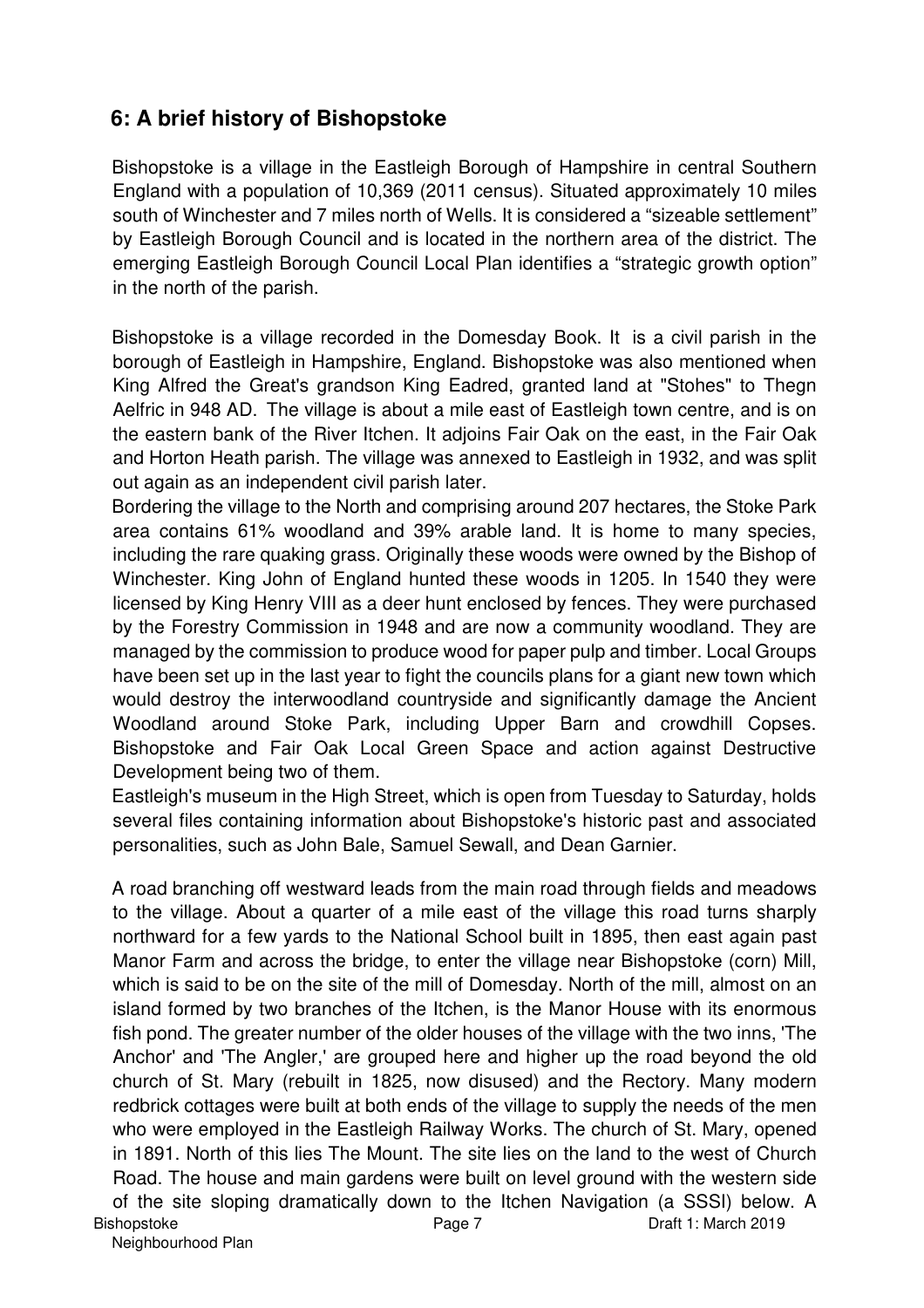retirement village has been created on the level part of the old house and gardens, whilst the land down to the Navigation is a SINC and not accessible within the development. Longmead, another fine house, stands to the east of the village, orignially in a park and grounds of about 46 acres. Most of Alfred Barton's Longmead estate has been developed for housing – north of Stoke Park Road, Spring Lane and some south of Church Road. The glasshouse in St Martin's Close was identified in 2011 as a peach house and listed Gr II, possibly one of only a few remaining in the country. Some of the surrounding walls are the originals form Barton's time but the ones abutting the glasshouse are in poor condition. Access to the plot is difficult as it is surrounded by other properties but its development is under discussion (2011). Whatever the outcome, due consideration will be given to the siting of any new buildings with regard to the peach house, for which it is expected there will be a partial restoration.

The plot which had been Garnier's arboretum had a bunglaow built in the NW corner of the plot and some of the specimen trees appear to remain. However, like St Martins Close the plot is likely to be developed at some point and it is hoped that the history of the site will be duly considered.

the location of the development and the North Bishopstoke Bypass are within close proximity to the River Itchen SAC designated for its aquatic vegetation and its fish, southern damselfly and otter populations. Impacts to qualifying habitats within the Solent Maritime SAC are perhaps less likely as a result of the SGO other than via potential pollution of the River Hamble and its tributaries, however, other smaller scale development allocations in the south of the borough may also act in combination.

Bishopstoke has a small number of shops to serve the community, and 3 pubs: The Welcome Inn, The Anglers Inn and a Toby Carvery.

Bishopstoke is described as a "sizeable settlement, with "significant formal sports provision". It recognises that the centre of Bishopstoke contains a number of important listed buildings.

The Eastleigh Local Economy review (2016) identifies Bishopstoke, Fair Oak and Horton Heath (BFOHH) as having the fewest employees and has a significantly low incommuting figure. Although according to the report Bishopstoke was one of 4 settlements which accounted for over 50% of the increase in "business stock" in 2016. Just under half of all businesses in Bishopstoke are in the wholesale or retail sector. BFOHH is also recognised as the only sub-area in the Borough where local residents make up the majority of the local workforce.

The following table shows the size of businesses. Eastleigh have grouped together Bishopstoke, Fair Oak and Horton Heath in these figures, and also highlight that almost all businesses in this area are located to the eastern half of Fair Oak and Horton Heath.

| <b>Business type</b>                 | No of businesses | % of businesses |
|--------------------------------------|------------------|-----------------|
| Micro-business $(0-9)$<br>employees) | 920              | 93.9            |
| Small business (10-49)<br>employees) | 55               | 5.6             |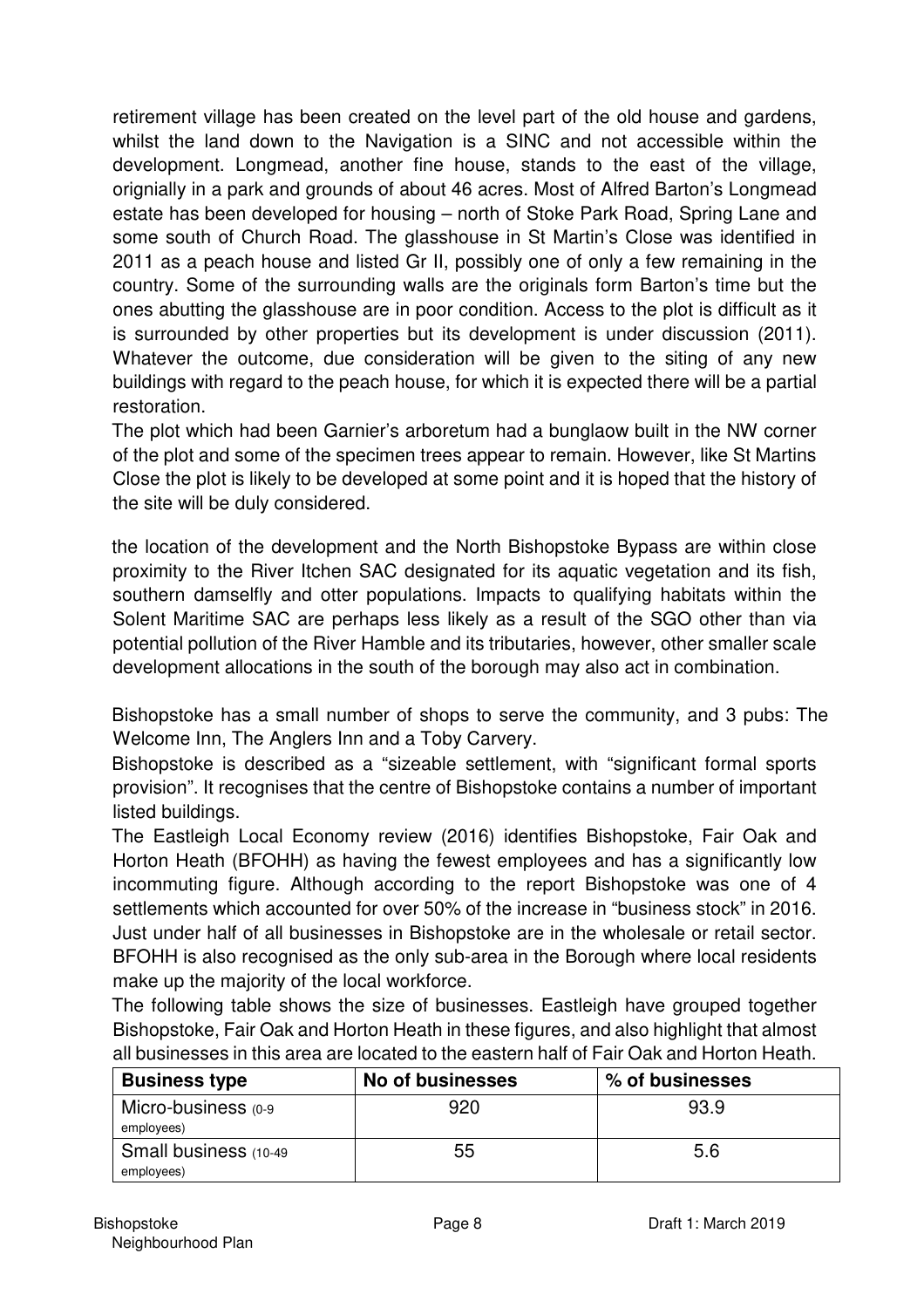| Medium sized business<br>$(50-249$ employees) |     | 0.5 |
|-----------------------------------------------|-----|-----|
| Large businesses (250+<br>employees)          |     | 0.0 |
| ⊺otal                                         | 980 | 100 |

Household incomes Bishopstoke are some of the lowest in the Borough. The average house price for Bishopstoke in the last 12 months was £320,518 and the average asking rent £834pcm<sup>1</sup>. The most common sized house sold was 3-bed (average price of £295,659) and the most common rented dwelling was 2-bed (average £887pcm).

 $\overline{a}$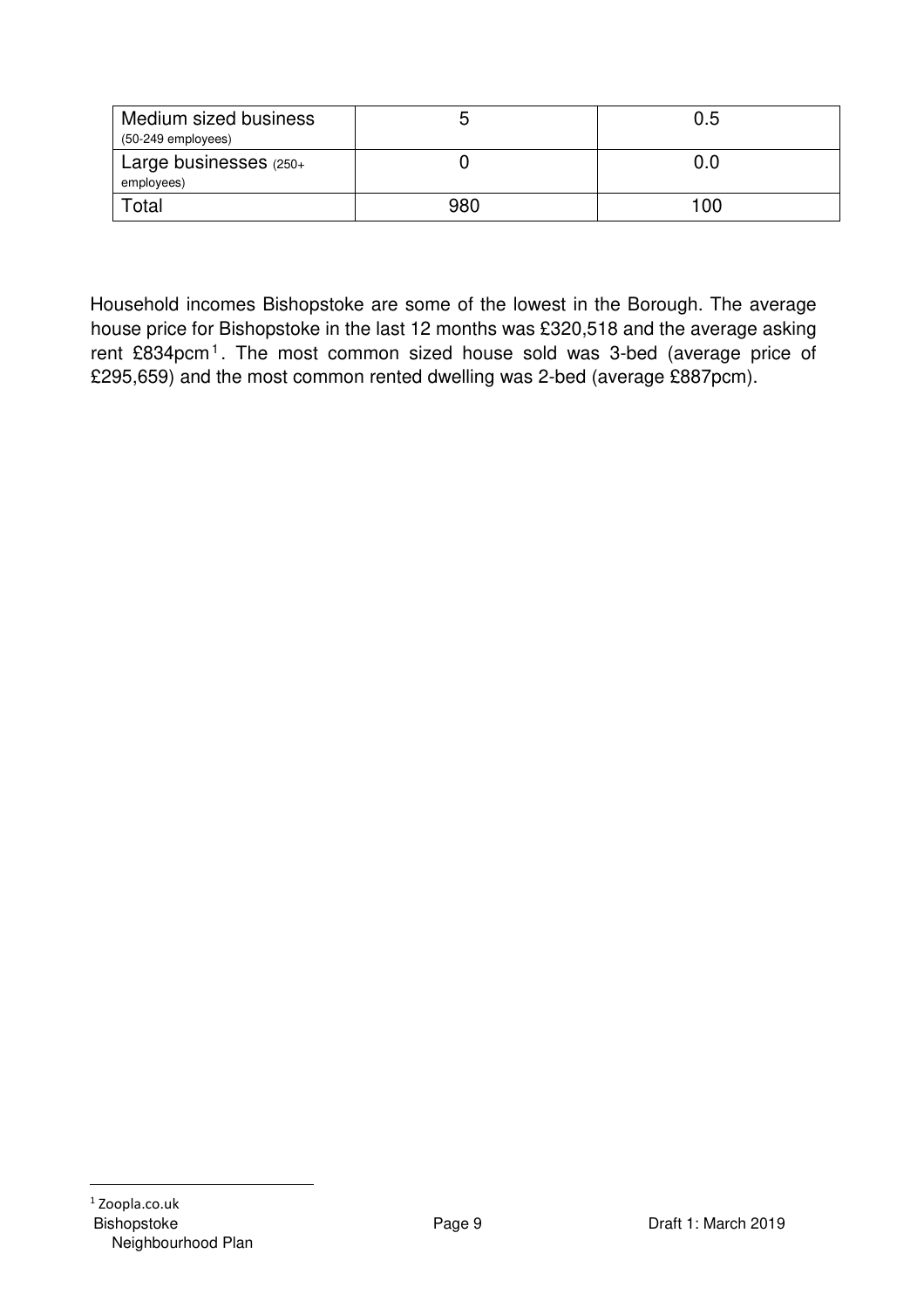## **7: Bishopstoke – A neighbourhood snapshot**

**Based on the 2011 Census**

| <b>Key Facts</b>                              | <b>Bishopstoke Parish</b> |
|-----------------------------------------------|---------------------------|
| Area:                                         | 591.53 hectares (ha)      |
| Total population:                             | 9.974                     |
| Population Density (no of persons per<br>ha): | 16.9                      |
| Households:                                   | 4,199                     |

## **7:1 Population**

Bishopstoke falls within the unitary authority of Eastleigh Borough Council (EBC). The overall population size of the parish, according to the 2011 census was 9,974, or 7.97% of the whole unitary authority, living in 4,199 dwellings. The population of EBC was recorded in the 2011 census was 125,199 representing a 7.21% increase since the 2001 census.



## **7:2 Age**

 The Objectively-Assessed Housing Need Update for Partnership for Urban South Hampshire (2016) notes that the population of Eastleigh increased by 10.9% between 2001 and 2014. It also calculates that between 2011 and 2036, the population will have risen by 24.4%, putting greater pressures on health and care services as well as having implications for housing.

|                    | Early years 0- | School age<br>5-17 | <b>Working age</b><br>16-74 | <b>Retired</b><br>65+ | $85+$     |
|--------------------|----------------|--------------------|-----------------------------|-----------------------|-----------|
| <b>Bishopstoke</b> | 611            | .484               | 7.214                       | 1,760                 | 199       |
|                    | $(6.1\%)$      | (14.9%)            | (72.3%)                     | (17.6%)               | $(2.0\%)$ |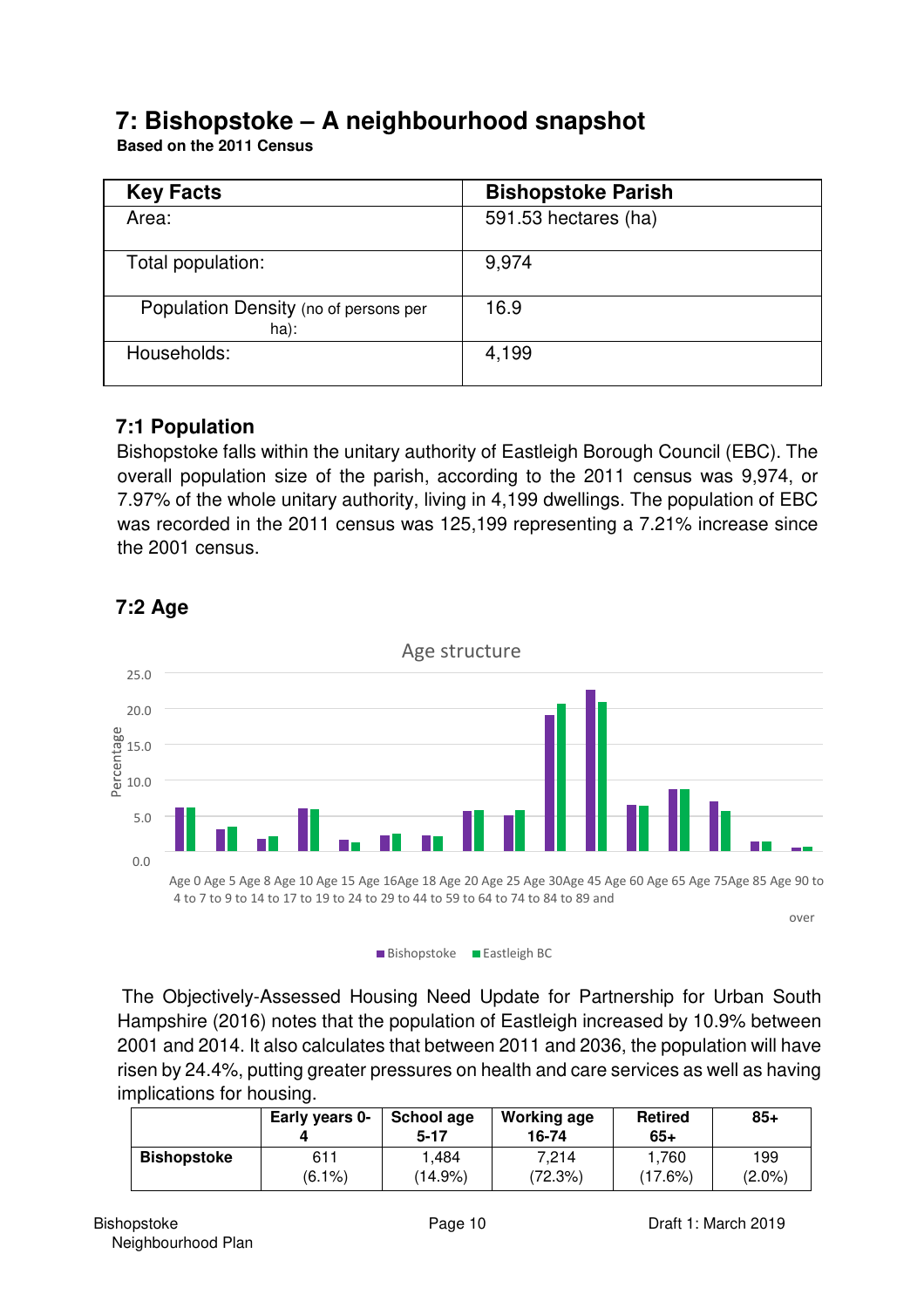| Eastleigh                                                                 | 7.737     | 19.185     | 91.582     | 20.831     | 2.790     |  |
|---------------------------------------------------------------------------|-----------|------------|------------|------------|-----------|--|
| <b>Borough</b>                                                            | $(3.4\%)$ | $(15.3\%)$ | $(73.1\%)$ | $(16.6\%)$ | $(2.3\%)$ |  |
| Figures do not add up to 100% reflecting removal of formal retirement age |           |            |            |            |           |  |
|                                                                           |           |            |            |            |           |  |

## **7:3 Gender**

In terms of sex, 49% of Bishopstoke's residents are male and 51% female, again reflective of the statistics for the unitary authority and England as a whole.

## **7:4 Deprivation levels**

In terms of deprivation levels, the English Indices of Multiple Deprivation measure relative levels of deprivation in small areas called Lower Layer Super Output Areas (LSOAs). These are small areas of approximately 1500 households which, unlike local government wards are defined geographical areas broadly based on community boundaries and do not change over time.

In 2015 Eastleigh borough was ranked 298<sup>th</sup> our of Englands 326 districts (where 1 is most deprived), making it one of the 20% least deprived districts in the country. The 2 wards in Bishopstoke (Bishopstoke East and Bishopstoke West) were ranked  $7<sup>th</sup>$  and 17<sup>th</sup> respectively out of 19 wards in the borough. Bishopstoke West is recognised as one of the "pockets" of higher deprivation within the borough, with health deprivation being the main cause of this.

#### **7:5 Diversity**

In the 2011 census, 97.2% of people in Bishopstoke Parish said they were either White British or Other White, marginally higher than the District wide profile (94.7%).

When asked the religion the majority, 63.4% (6,320 people), identified themselves as being Christian while 28% (2,789) stated that they have no religion.

The 2011 census showed that 34 households in Bishopstoke Parish did not speak English as their main language.

## **7:6 Car ownership**

The 2011 census showed that 646 households (15.6%) did not own a car and subsequently are reliant on other forms of transport such as public transport services. In total at least 6,005 cars are owned by household's resident in the parish area, with 39.2% of households owning 1 car and 34.1% of households owning 2.

## **7:7 Health**

The health of people in the Eastleigh is generally better than the England average.

The 2011 Census asked three questions relating to health and the provision of unpaid care. The questions relate to whether people felt their general health was good,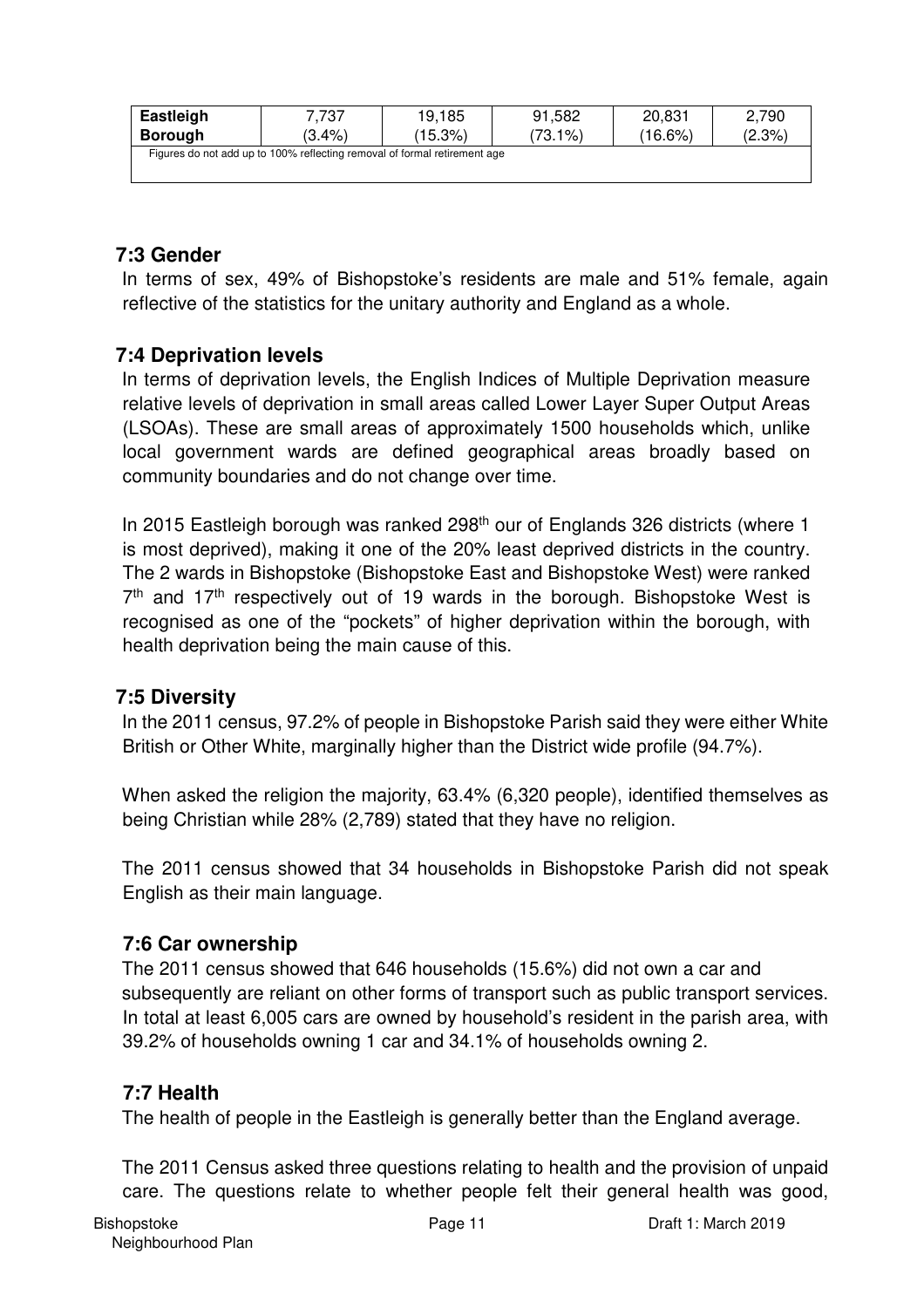whether they looked after or gave help or support to other family members, friends, neighbours or others, and lastly whether their day to day activities were limited because of a health problem or disability.

|                   |                     | Percentages         |           |                   |         |
|-------------------|---------------------|---------------------|-----------|-------------------|---------|
|                   | <b>B'stoke West</b> | <b>B'stoke East</b> | Eastleigh | <b>South East</b> | England |
| V Good Health     | 45.0                | 49.5                | 49.2      | 49.0              | 47.17   |
| Good Health       | 37.1                | 35.9                | 35.3      | 34.6              | 34.22   |
| Fair Health       | 13.3                | 11.5                | 11.6      | 12.0              | 13.12   |
| <b>Bad Health</b> | 3.5                 | 2.6                 | 3.0       | 3.4               | 4.25    |
| V Bad Health      | 1.1                 | 0.5                 | 0.9       | 1.0               | 1.25    |

The figures show that at the time of the 2011 census the figures for Bishopstoke were very similar to EBC as a whole. It is worth noting that the figures are notable different between the wards of Bishopstoke West and Bishopstoke East. This is a major factor which influences the deprivation levels mentioned above.

## **Provision of unpaid care**

The question asked "Do you look after, or give any help or support to family members, friends, neighbours or others because of either; a long term physical or mental illness health/disability? Or because of problems related to old age?" (note that the Census data does not differentiate between the two reasons offered).

|                                              | Percentages    |           |         |
|----------------------------------------------|----------------|-----------|---------|
|                                              | <b>B'stoke</b> | Eastleigh | England |
| Provides 1 to 19 Hours Unpaid Care a Week    | 7.5            | 7.1       | 6.51    |
| Provides 20 to 49 Hours Unpaid Care a Week   | 1.3            | 1.1       | 1.36    |
| Provides 50 or More Hours Unpaid Care a Week | 2.1            | 1.9       | 2.37    |

These figures show that residents of Bishopstoke as a whole provide approx. the same amount of hours care per week as the England average, but more than the Eastleigh average.

#### **Long term illness and disability**

The census asked "are your day to day activities limited a lot due to a health problem or disability which has lasted, or is expected to last, at least 12 months?"

#### Percentages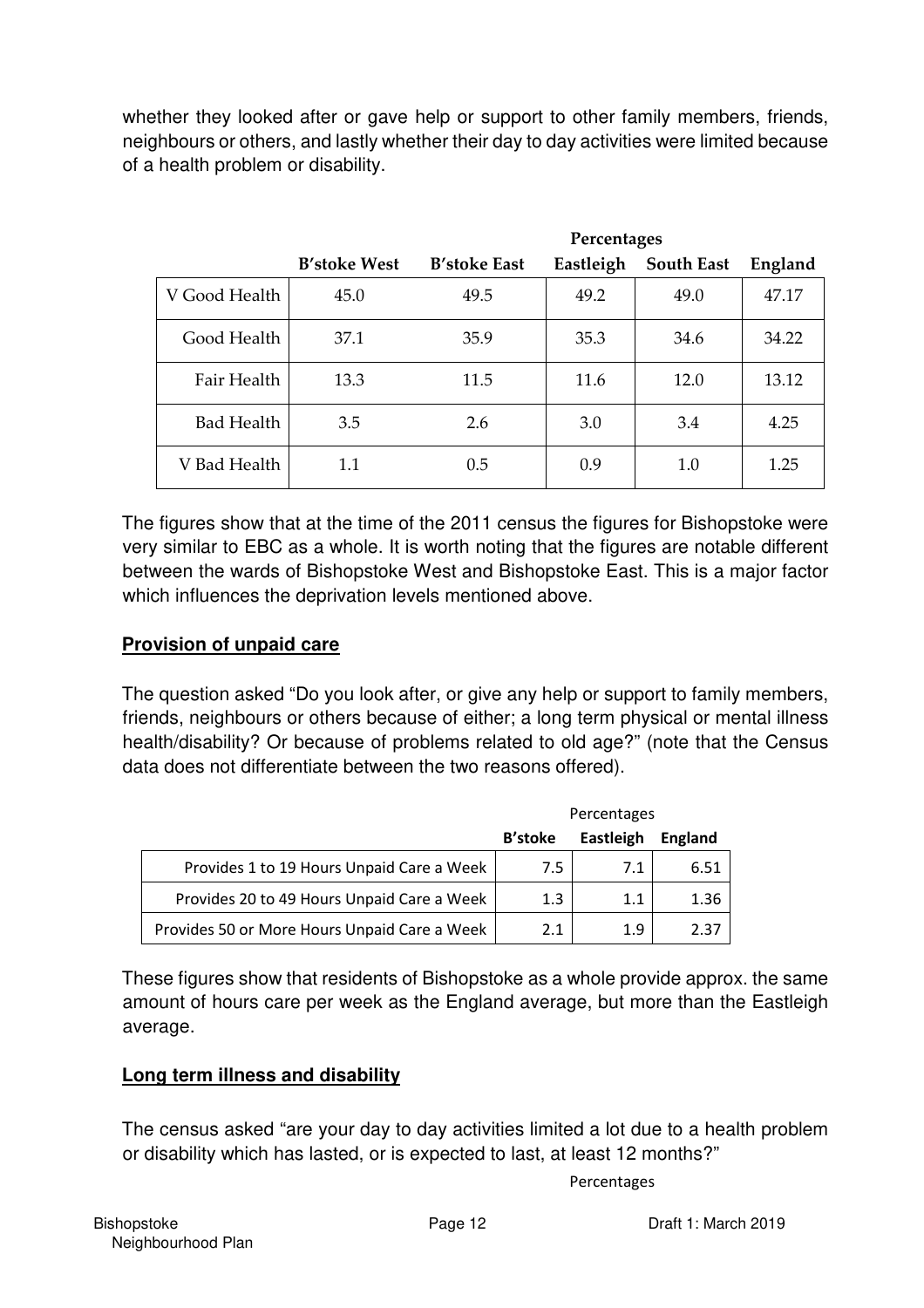|                                        | <b>B'stoke</b> | Eastleigh | England |
|----------------------------------------|----------------|-----------|---------|
| Day-to-Day Activities Limited a Lot    | 6.6            | 6.6       | 8.31    |
| Day-to-Day Activities Limited a Little | 9.4            | 8.7       | 9.33    |
| Day-to-Day Activities Not Limited      | 84.1           | 84.7      | 82.36   |

## **7:8 Housing data**

There were 4,134 households in Bishopstoke at the time of the 2011 census (7.9% of the 52,177 households across the Eastleigh Borough).

The neighbourhood area had 9,974 usual residents and covers an area of 591.53 hectares.



In Bishopstoke Parish there were 1,352 detached dwellings representing 32.2% of all dwellings in the parish. There were also 1,568 semi-detached and 718 terraced dwellings equating to 37.3% and 17.1% respectively. The percentages for district were: 33.5% detached; 27.5% semi-detached and 22.1% terraced.

12.8% of all households were one person pensioner households, higher that the figure for EBC (11.9%), but similar to the England figure of 12.4%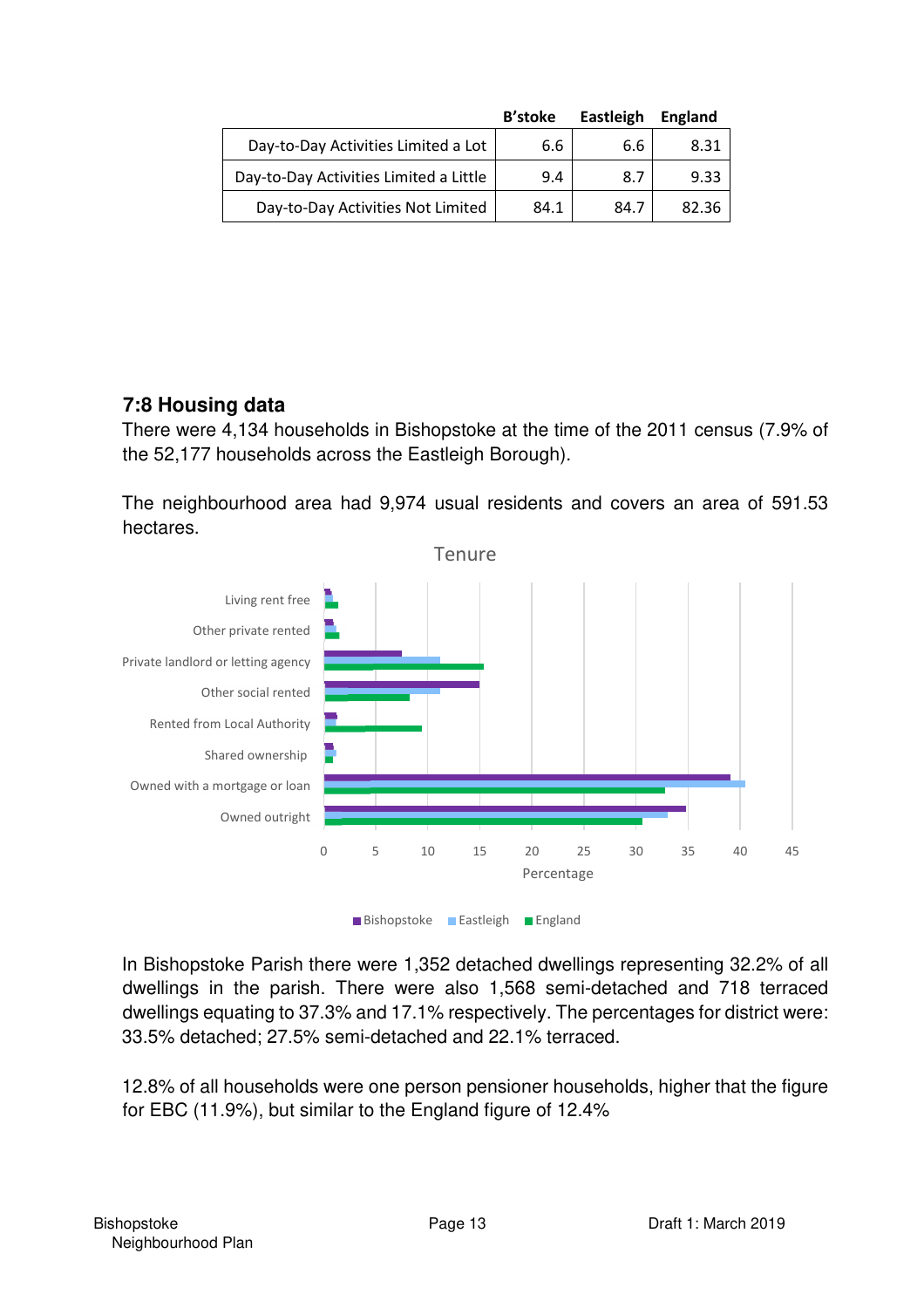29.2% of households in the parish had dependent children, very similar to 30.2% across EBC. There were 255 lone parent households (with dependent children) which equates to 6.2% of all households, very similar to the 6.1% figure for EBC.

## **7:9 Employment and labour market**

## Employment

At the time of the census, there were 7,214 residents 72.3% who were available to work (aged between 16-74). Of these, 69.6% were in employment, just higher than figures for EBC (69.4%) and England (62.1%). 9.7% were self-employed the same as across EBC. 3.1% of Bishopstoke residents were unemployed compared to 3.0% across Eastleigh Borough and 4.4% across England.



Bishopstoke **Eastleigh** England

## **Qualifications**

Of those aged over 16 (8,109 residents), 23.6% of the population of Bishopstoke Parish has a degree qualification or higher, lower than the 27.9% in the District and lower than the 27.40% in England.

The number with no formal qualifications at all stands at 1,603 people, or 19.8%, compared to 17.6% in the District and 22.50% across England as a whole.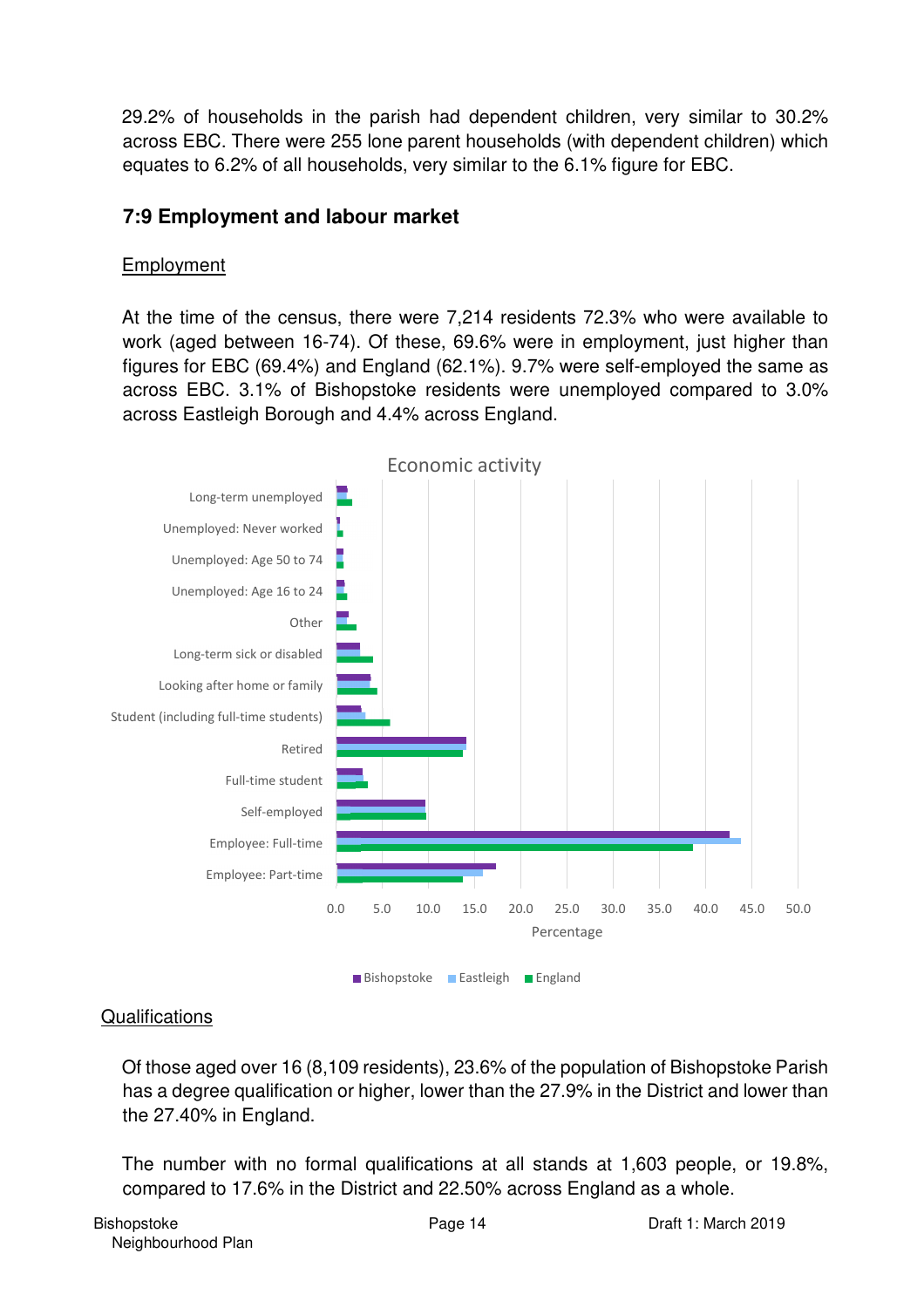## Travel to work

3.8% of residents worked from home compared to 6.4% at district level.

The car is used as the main means of travel to work for 48.1% (EBC is 44.6%), while 1.1% use public transport (EBC is 3%) and 12.4% travel on foot (EBC is 9.4%).

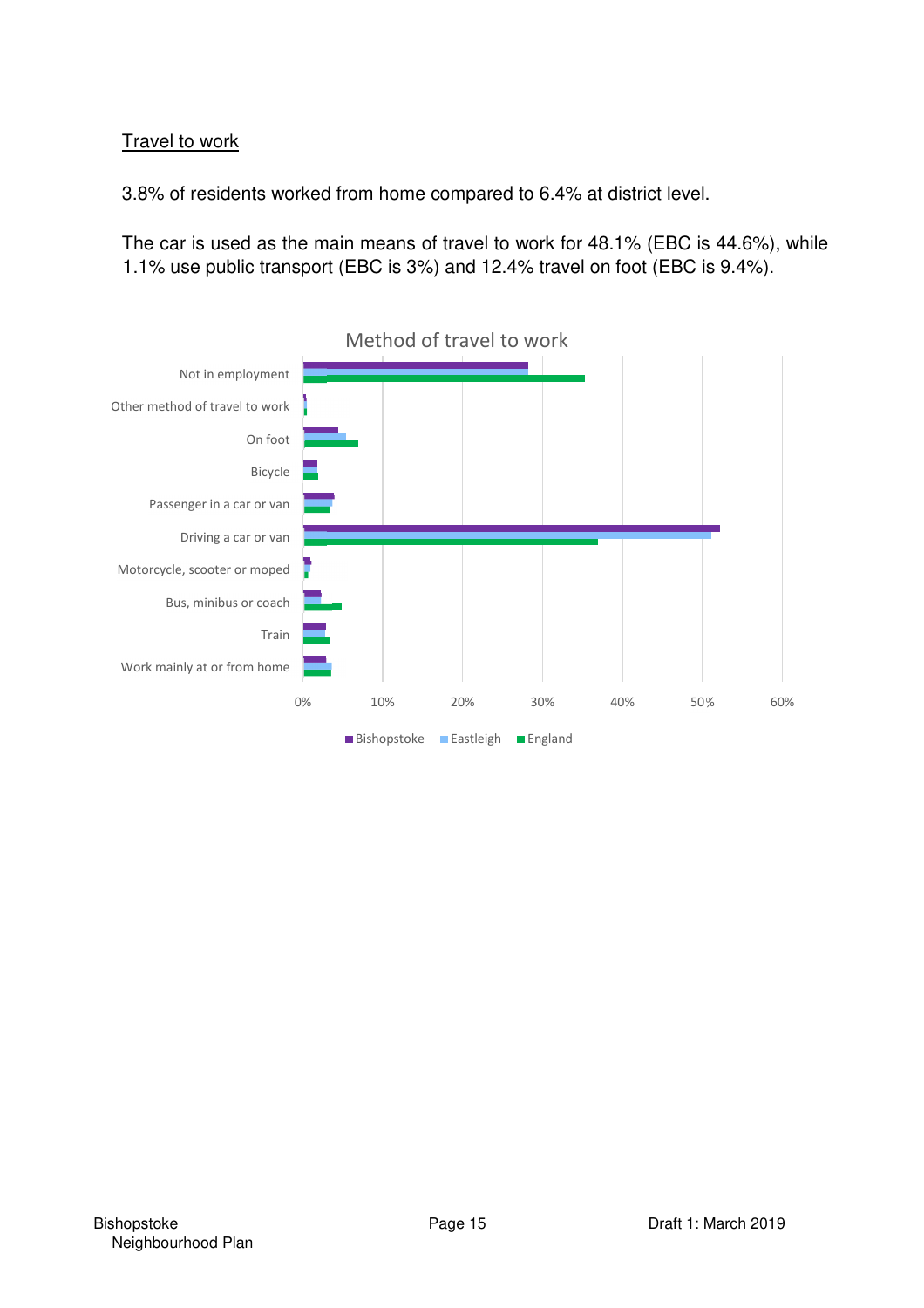## **8: National and Regional Policy**

This section of the plan explores the topic areas to be covered in the neighbourhood plan in more detail. Each section identifies relevant policies and evidence at the national, regional and local level, as well as a summary of Shepton residents views collated to date.

Evidence is drawn from a series of sources including:

## **The National Planning Policy Framework (NPPF)**

Published in March 2012 and updated in July 2018, the NPPF sets out the planning policies for England and how these are expected to be applied in order to achieve sustainable development.

## **The emerging Local Plan for Eastleigh Borough (2016-2036)**

March 2019: After being consulted on in 2018, the Local Plan was submitted to the inspector on 31<sup>st</sup> October 2018 andis currently being examined. More information is due imminently.

## **Sustainability Appraisal (2015)**

This report establishes baseline information and appraisal criteria which is used in the creation of the Local Plan.

## **PUSH Spatial position statement (2016)**

Eastleigh Borough Council is part of the Partnership for Urban South Hampshire (PUSH). Local plans are required by the NPPF to be "based on effective working on cross-boundary strategic matters". One was of achieving this is by creating a partnership with neighbouring councils. Through this PUSH partnership, a spatial position statement has been written, which EBC are using as evidence for their Local Plan.

The neighbourhood plan must be in general conformity with national policy expressed through the National Planning Policy Framework as well as the strategic policies of the Local Plan. It will present levels of detail that should inform the developing Placemaking Plan.

The steering group will need to assess the impact of various other policy proposals and alternative options on the Environment through the sustainability appraisal, the Habitats Regulation Assessment (HRA) and locational investigations.

## **9 Bishopstoke Neighbourhood Plan**

The initial Steering Group has prepared a Vision for Bishopstoke which was broadly agreed:

## **Vision for Bishopstoke:**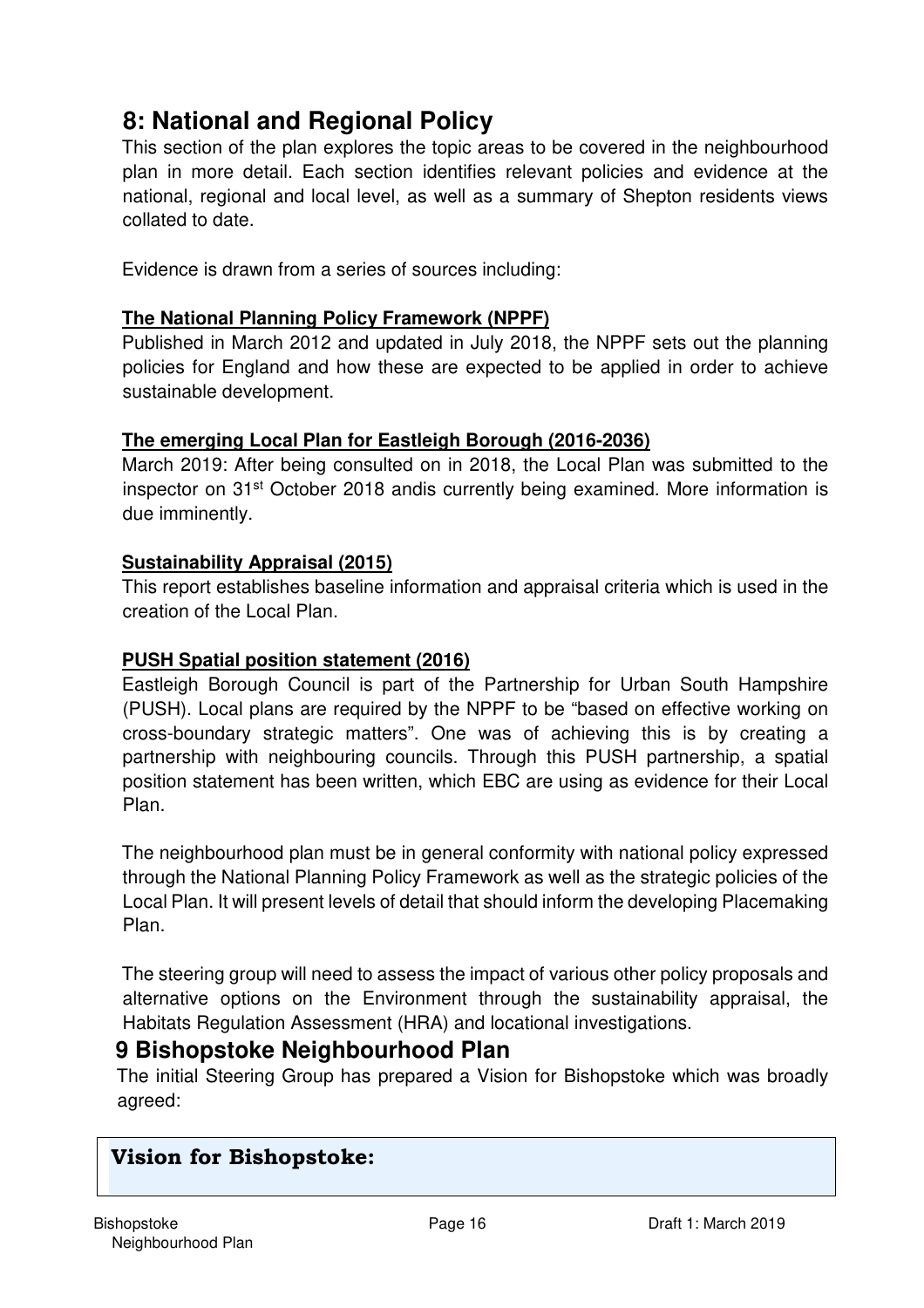## **Objectives:**

In addition to creating a vision for Bishopstoke the Steering Group consulted on a range of outline objectives and gained a consensus as to their suitability

Each of the topic areas has initially been addressed by the Steering Group and these will form the backbone of the Neighbourhood Plan (NP). The Steering Group will still need to consider each topic area in further detail and should undertake further public consultation as and when appropriate.

## **9:1 Natural Environment and Landscape**

The neighbourhood plan can identify the need to:

- conserve, enhance and restore the diversity and resilience of the wildlife and species and habitats in both urban and rural areas
- conserve and enhance other landscapes and landscape features including those valued by local communities
- ensure that the natural environment works for the community, by making the most of the benefits that the natural environment can and
- provide for people, places and nature.

## **Environmental Objectives**

#### **Environmental Aim**

**To conserve the historic assets of the town and to retain the environment for future generations** 

#### **Objectives:**

- To protect the village's natural habitats so that they thrive
- To enable all residents to enjoy enhanced access to all habitats in the village
- To preserve the bio-diversity and Local Green Spaces of the parish
- To respect and conserve the distinctive character of the landscape, natural environment and historic assets of the parish

## **9:2 Community Facilities**

The NPPF encourages communities to plan positively for the provision and use of shared spaces, community facilities and other local services, to enhance the sustainability of communities and residential environments.

## **Economy:**

National policy supports proposals that will secure a strong competitive economy and, where present, the vitality of town centres.

## **Recreation / Community:**

The NPPF suggests that to deliver the social, recreational and cultural facilities and services that serve community needs, planning policies and decisions should plan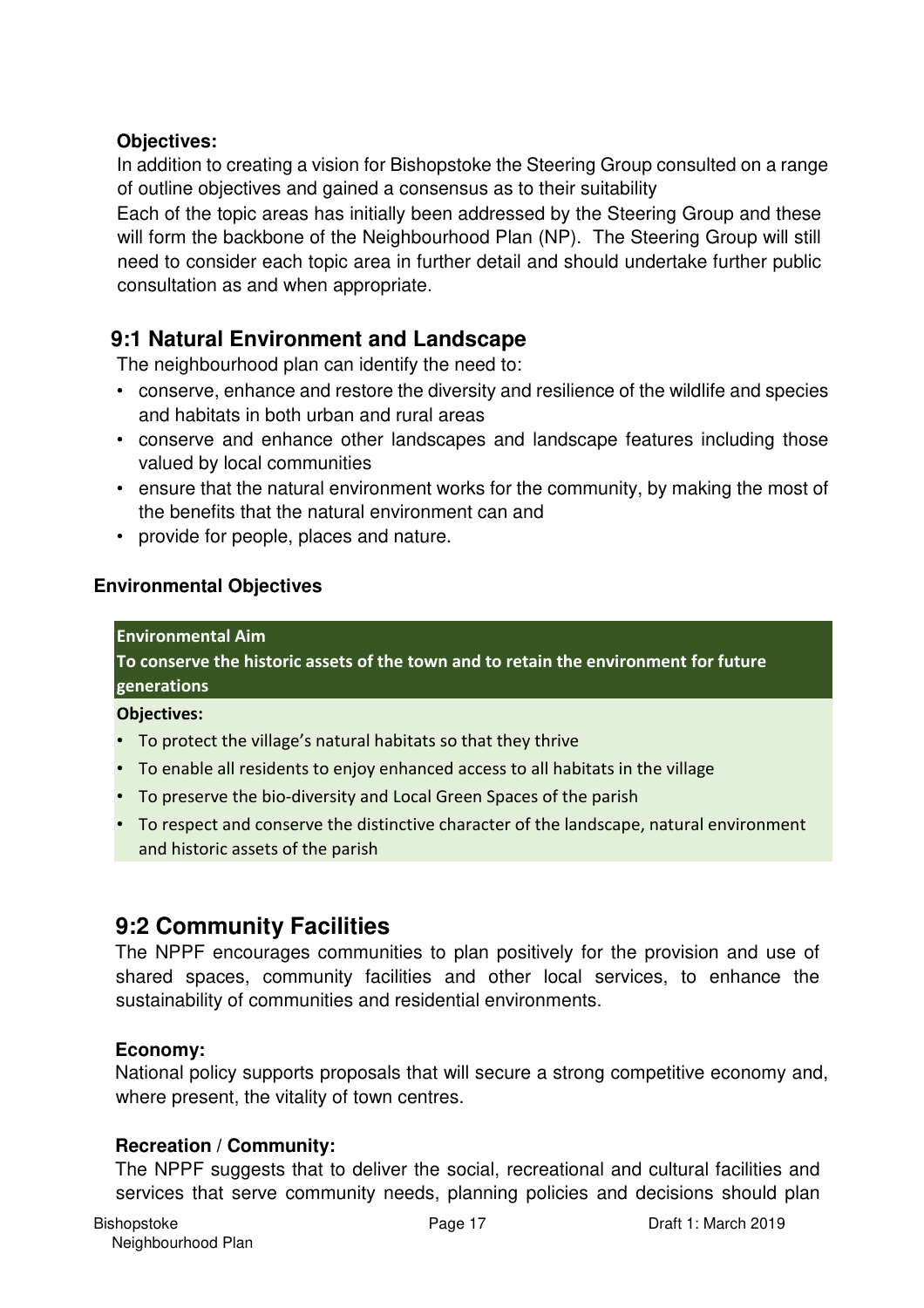positively for the provision and use of shared space, community facilities (such as local shops, meeting places, sports venues, cultural buildings, public houses and places of worship) and other local services to enhance the sustainability of communities and residential environments.

## **Health and healthcare provision:**

The NPPF encourages communities to "..enable and support healthy lifestyles, especially where this would address identified local health and well-being needs.." Bishopstoke has access to following healthcare facilities:

- The nearest A&E provision is Southampton General Hospital or Royal Hampshire County Hospital in Winchester
- The nearest in-patient hospital is Southampton General Hospital
- NHS Treatment Centre is Moorgreen in West End or Southampton
- Old Anchor Surgery (GP)
- Archers Practise (GP)
- Parkside Practise (GP)

#### **Community Objectives**

#### **Health, Recreation and Community Aim**

Ensure a satisfactory and diverse range of local facilities appropriate for an expanding parish

#### **Objectives:**

- To ensure all residents can easily access comprehensive local healthcare
- To enhance community spirit, health and well-being by ensuring all residents can access excellent leisure, play and community facilities
- To support appropriate business development to build a strong economy with local employment that benefits all residents

*Does this sufficiently serve the current population of Bishopstoke? Will there be a need for further provision to meet the demands of a growing population? What do residents feel about access to healthcare?* 

#### *Suggested business and economy A&O's*

#### **Business and Economy Aim**

To support the local economy through its existing businesses and to encourage expansion of local employment within settlements.

#### **Objectives:**

- Existing employment land should be retained, and new employment opportunities encouraged within the town to support the growing population
- Protect existing employment premises from change of use or redevelopment where the existing businesses are of demonstrable benefit to the community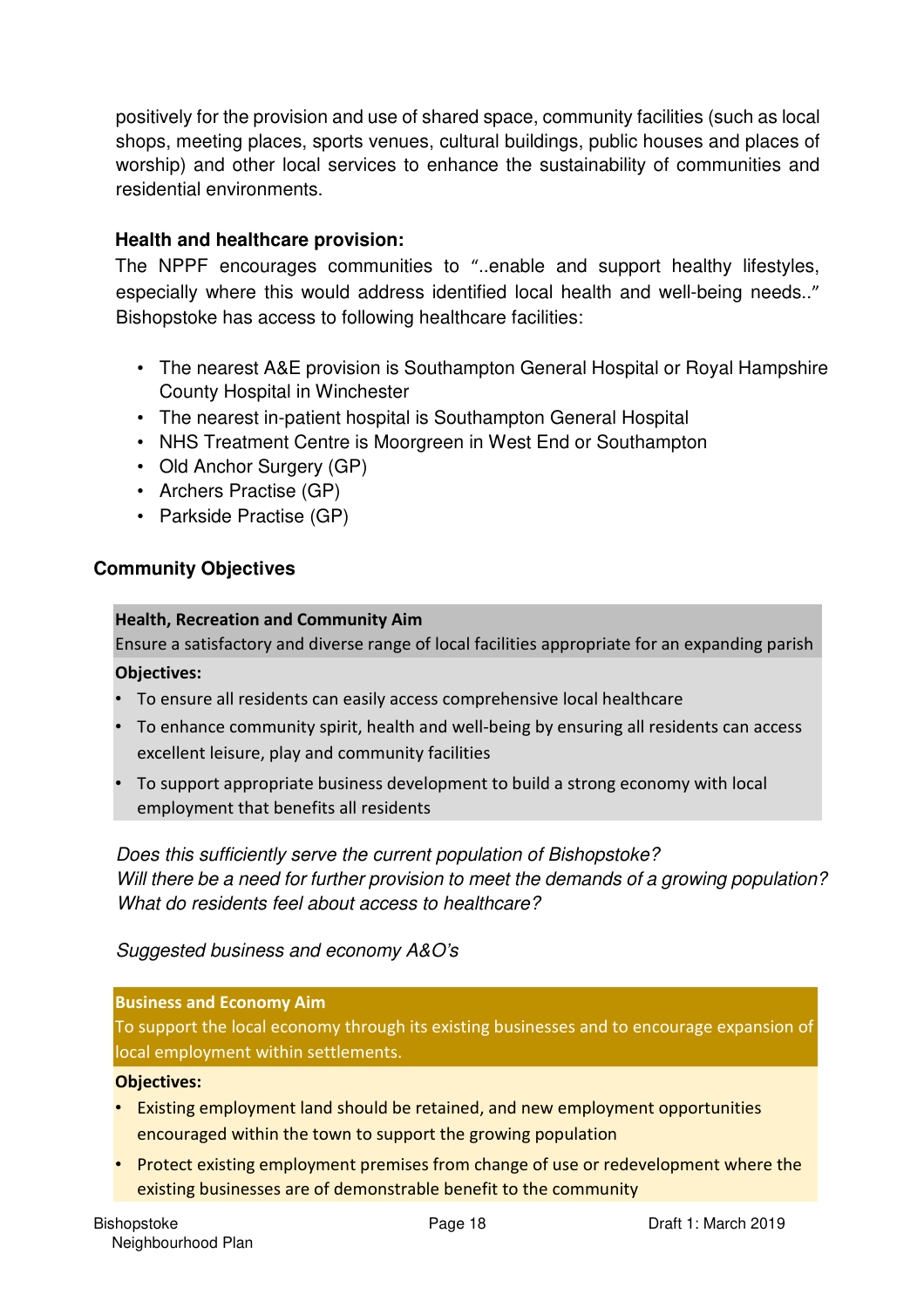## **9:3 Sustainable Transport**

The NPPF stresses the importance of sustainable transport. Where practical, particularly within large-scale developments, key facilities such as primary schools and local shops should be located within walking distance of most properties. In terms of car parking, it says that plans should seek to improve the quality of parking in town centres so that it is convenient, safe and secure, including appropriate provision for motorcycles. They should set appropriate parking charges that do not undermine the vitality of town centres. Parking enforcement should be proportionate.

Bishopstoke does not have an operating rail link, but is very close to Eastleigh train station. The closest links to the motorways is just over 3 miles away. The Local Plan seeks to facilitate the following:

Strategic policy S12, Transport infrastructure "i) a new link road connecting the north of Bishopstoke, Fair Oak strategic growth option with M3 Jct 12 via Allbrook, with associated changes to/new jct's onto the existing network where required.." and also "..vi.a) junction improvements at Bishopstoke.."

Strategic policy S13, "strategic footpath, cycleway and bridleway links" states the intention to "seek the provision of new and strategic footpath/cycleway/bridleway routes in the following places iv) Eastleigh to Botley via Bishopstoke.. viii) Eastleigh/Bishopstoke to Itchen Valley Country Park..

ix) Bishopstoke to Fair Oak via South Park Woods..

## **Transport Objectives:**

#### **Transport Aim:**

To ensure that future growth mitigates for the increased traffic and vehicle usage by making provision for this within development design

#### **Objectives:**

- To enable all residents to travel without needing to depend on private cars
- To prioritise the health and well-being of residents when planning transport
- To ensure all journeys are as safe as possible, whatever the mode of transport
- To consider the future of transport when planning

*It would be useful to source further information on transport and movement in relation to Bishopstoke:* 

*What is traffic congestion like in the town? Any specific parking issues? Anything else?*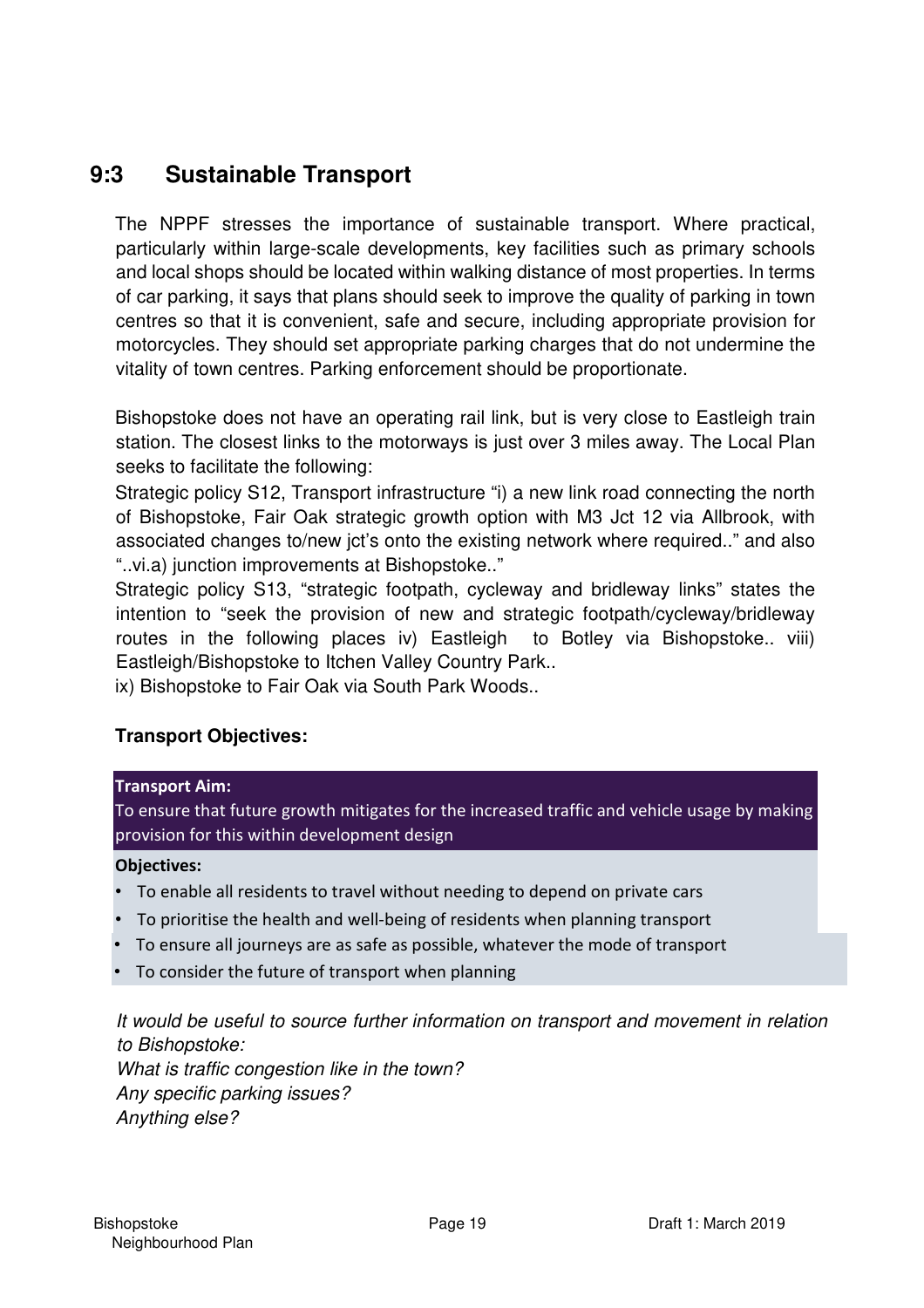## **9:4 Sympathetic Housing**

The 2011 census shows that there are 52,177 households in EBC of which 4,199 fall within the Bishopstoke neighbourhood Plan area. In Bishopstoke, single person households form 26% of the total number of households which is slightly less than the figure of 26.7% for EBC. In addition, 29.2% of households in the neighbourhood plan area have dependent children marginally lower than the EBC figure of 30.2%. 6.2% of households are those with lone parents and dependent children, mirroring the EBC figure of 6.1%.

The EBC emerging Local Plan strategic policy S2 states the intention to deliver the assessed need for at least 14,580new dwellings over the period to 2036, of which and annual average of 165 is affordable housing.

The Emerging local plan allocates approximately 5,300 on the 2 sites "north of Bishopstoke" and "north and east of Fair Oak". Approximately 19% (1,000) of these are planned for "north of Bishopstoke". EBC intends for just under 65% of this housing (3,350) to be built by the end of the plan period (2036). The following sites have already been granted planning permission and the numbers taken into account by the local plan: Penarth House, Otterbourne Hill (64 dwellings) Land at the Mount Hospital (260 dwellings) Land at Bishopstoke cemetery (55 dwellings) Land between 77 Church Rd and recreation grounds (30 dwellings) Land at Fair Oak Rd (16 dwellings) In addition there are the following proposed sites: Land adjacent to 86 Edward Avenue (10 dwellings)

## **Housing and the Built Environment Objectives**

#### **Housing and the Built Environment Aim:**

To support future growth whilst retaining the distinctive historic character of the town, together with maintaining the rural setting and views.

#### **Objectives:**

- To ensure new housing is designed to respect the heritage of the community
- To ensure new developments enable new residents to integrate with the community
- To ensure that quality and landscaping is not compromised, whatever the dwelling being built
- To ensure the housing mix of any new development enables residents to continue to live in the village, whether young or old, should their needs change
- To ensure new developments include excellent online connectivity
- ?? Would you like to add an objective about affordable housing? ??

*you might want to look at each housing site according to the SHLAA and set out policies for each. Are there sites additional /alternative sites to the ones flagged in the SHLAA*